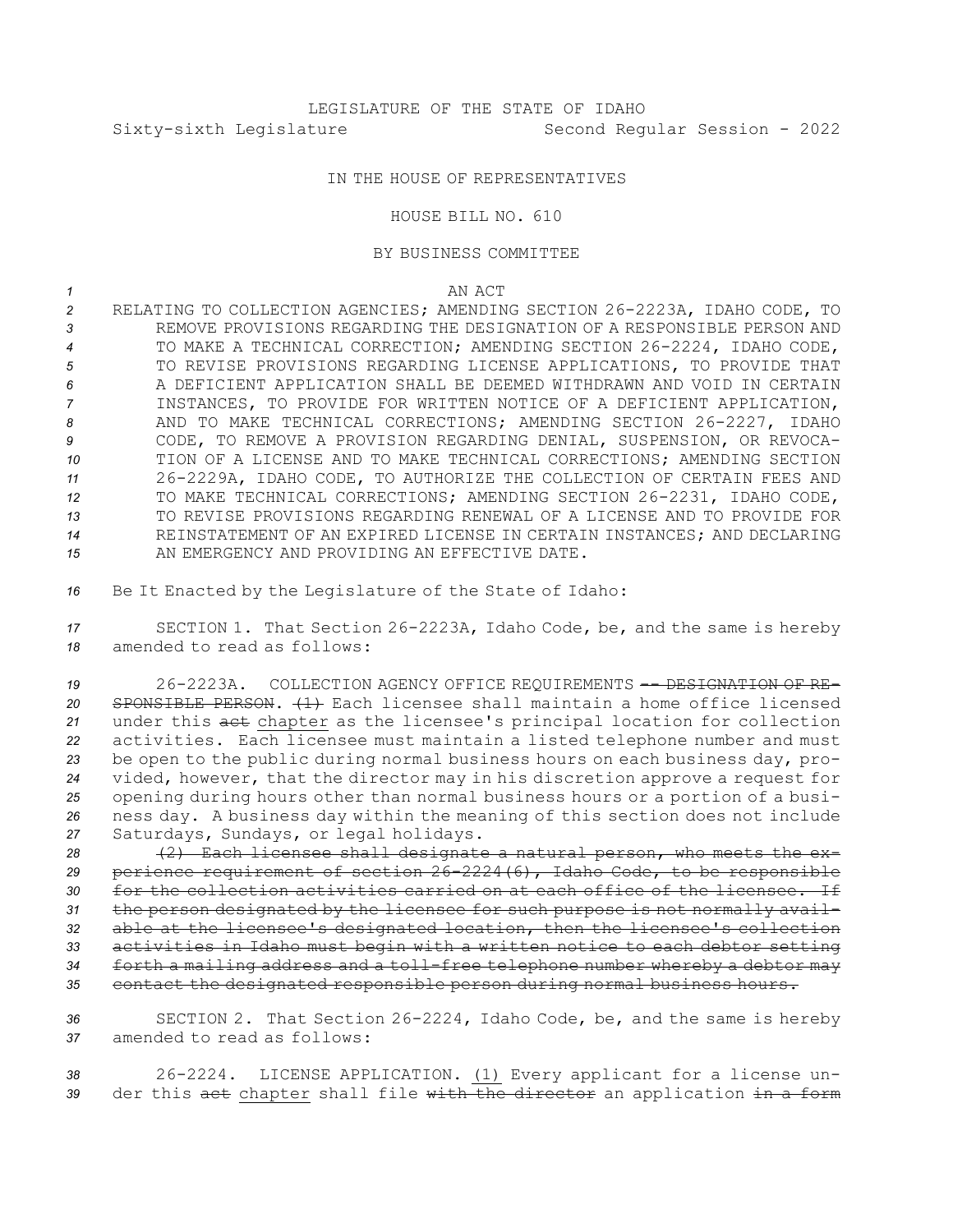through an electronic system of licensing prescribed by the director that shall include: (1a) The name of the applicant; if the applicant is <sup>a</sup> corporation, <sup>a</sup> list of its officers and directors and their addresses; if the applicant is <sup>a</sup> partnership, <sup>a</sup> list of the partners and their addresses; or if the applicant is <sup>a</sup> limited liability company, <sup>a</sup> list of its members or man- agers and their addresses. (2b) The street address of the applicant's principal location. (3c) All names by which the applicant engages in collection activities. (4d) The names of all persons and organizations with which the appli- cant is affiliated $_{\tau}$  and the location of the principal office or place of business of each such affiliate. (5e) <sup>A</sup> complete description of the business to be conducted, or plan of operation contemplated, by the applicant in this state. (6) The name, address and qualifications of <sup>a</sup> natural person possessing <sup>a</sup> minimum of three (3) years of experience related to the business to be 17 conducted under this act who will supervise the applicant's office lo- cations from which business activities in this state will be conducted. (7f) Copies of all contracts, forms, form letters, and advertisements or solicitations to be used by the applicant in its business activities under this act chapter, which must accompany the application and be identified as exhibits by number. (8g) If the applicant is <sup>a</sup> corporation, <sup>a</sup> limited liability company, partnership, or limited liability partnership, <sup>a</sup> copy of its articles of incorporation, articles of organization, partnership agreement, or operating agreement, duly authenticated. 27 (9h) A list of the names, business addresses<sub>*r*</sub> and telephone numbers of all agents who will contact persons or solicit business for the appli- cant in this state. 30 (<del>10</del>i) The name and business address of the applicant's agent for ser- vice of process located in this state. (11j) <sup>A</sup> nonrefundable application fee of one hundred fifty dollars *<sup>33</sup>* (\$150). (12k) An agreement of consent authorizing the director to examine any and all of the applicant's financial accounts used for business activi- ties under this act chapter. (13l) Such other information concerning the applicant as the director may reasonably require. Such application shall be executed and veri- fied on oath by the applicant. Information required at the time of ap- plication, except for advertisements and solicitations, shall be up- dated and filed with the director as necessary to keep the information *42* current. (2) <sup>A</sup> license application shall be deemed withdrawn and void if an ap- plicant submits an incomplete license application and, after receipt of <sup>a</sup> written notice of the application deficiency, fails to provide the direc- tor with information necessary to complete the application within sixty (60) days of receipt of the deficiency notice. <sup>A</sup> written deficiency notice shall be deemed received by <sup>a</sup> license applicant when: (a) Placed in regular United States mail by the director or his agent using an address provided by the applicant on the license application;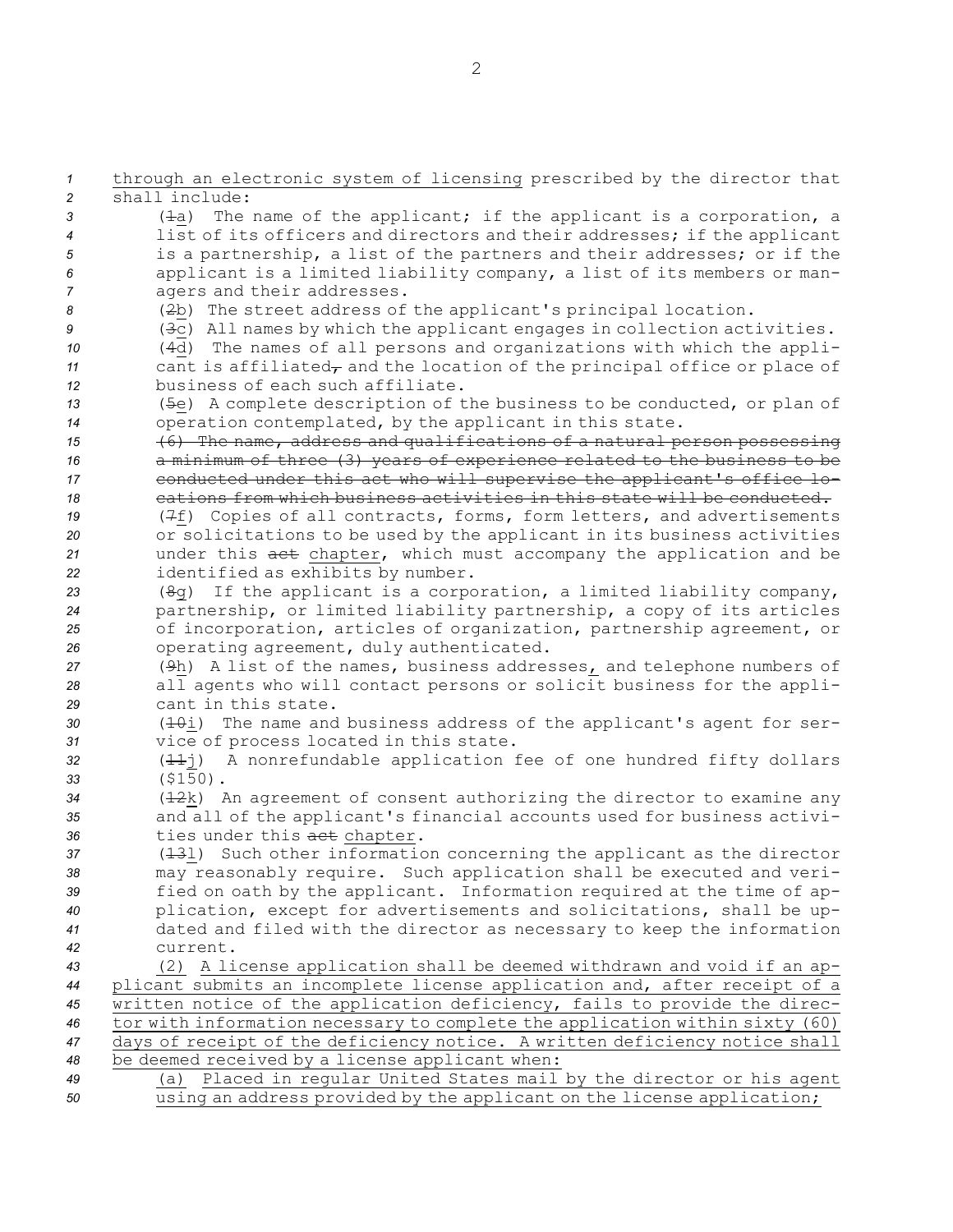3

 (b) Emailed to the applicant using an email address provided by the ap- plicant on the license application; or (c) Posted by the director or his agent on the electronic system of li- censing as prescribed by the director. SECTION 3. That Section 26-2227, Idaho Code, be, and the same is hereby amended to read as follows: 26-2227. DENIAL, SUSPENSION, OR REVOCATION OF LICENSE. (1) An appli- cation for <sup>a</sup> license may be denied or, after notice and the opportunity for <sup>a</sup> hearing, <sup>a</sup> license may be suspended or revoked by the director if he finds that facts or conditions exist which that would have justified the director in refusing to grant <sup>a</sup> license had such facts or conditions been known to ex- ist at the time the license was issued<sub> $\tau$ </sub> or that the licensee or the applicant, or any officer, member, owner, manager, or agent of <sup>a</sup> licensee or applicant: (a) Has violated any provision of this act chapter, the federal fair debt collection practices act, 15 U.S.C. 1692 et seq., as amended, or 16 any rule or order of the director under this act chapter; (b) Is not legally qualified to do business in this state; (c) Has failed to retain <sup>a</sup> natural person with three (3) years of ex- perience related to the type of business conducted by the licensee un- der this act to supervise each office from which business activities are 21 conducted under this act; 22 (d) Has failed, refused, or neglected to pay or remit to any creditor client the agreed portion of any sum collected by the applicant or li- censee on any bill, claim, account, or other indebtedness entrusted to such applicant or licensee for collection; (ed) Has failed to return to <sup>a</sup> debtor an amount that was not owed on his *27* debt; (fe) Has made <sup>a</sup> material misstatement in the application for such li- cense or renewal; (gf) Has obtained or attempted to obtain <sup>a</sup> license or renewal by fraud or misrepresentation; (hg) Has misappropriated or converted to his own use or improperly withheld moneys collected or held for any other person, except that <sup>a</sup> collection agency licensee may convert into business funds his portion of any moneys collected on behalf of <sup>a</sup> creditor client, pursuant to <sup>a</sup> written agreement with the creditor client and in compliance with this 37 act chapter; (ih) Has falsely represented himself as <sup>a</sup> licensee for the purpose of soliciting for or representing any business covered in this act *<sup>40</sup>* chapter; (ji) Has been convicted of, or <sup>a</sup> court of competent jurisdiction has en- tered <sup>a</sup> withheld judgment for, <sup>a</sup> crime that is deemed relevant in accor- dance with section 67-9411(1), Idaho Code, including <sup>a</sup> crime involving financial wrongdoing; (kj) Has had <sup>a</sup> license substantially equivalent to <sup>a</sup> license under this act chapter issued by another state revoked, suspended, or denied; or 47 ( $\pm k$ ) Demonstrates a lack of fitness to engage in business activities authorized for <sup>a</sup> licensee under this act chapter.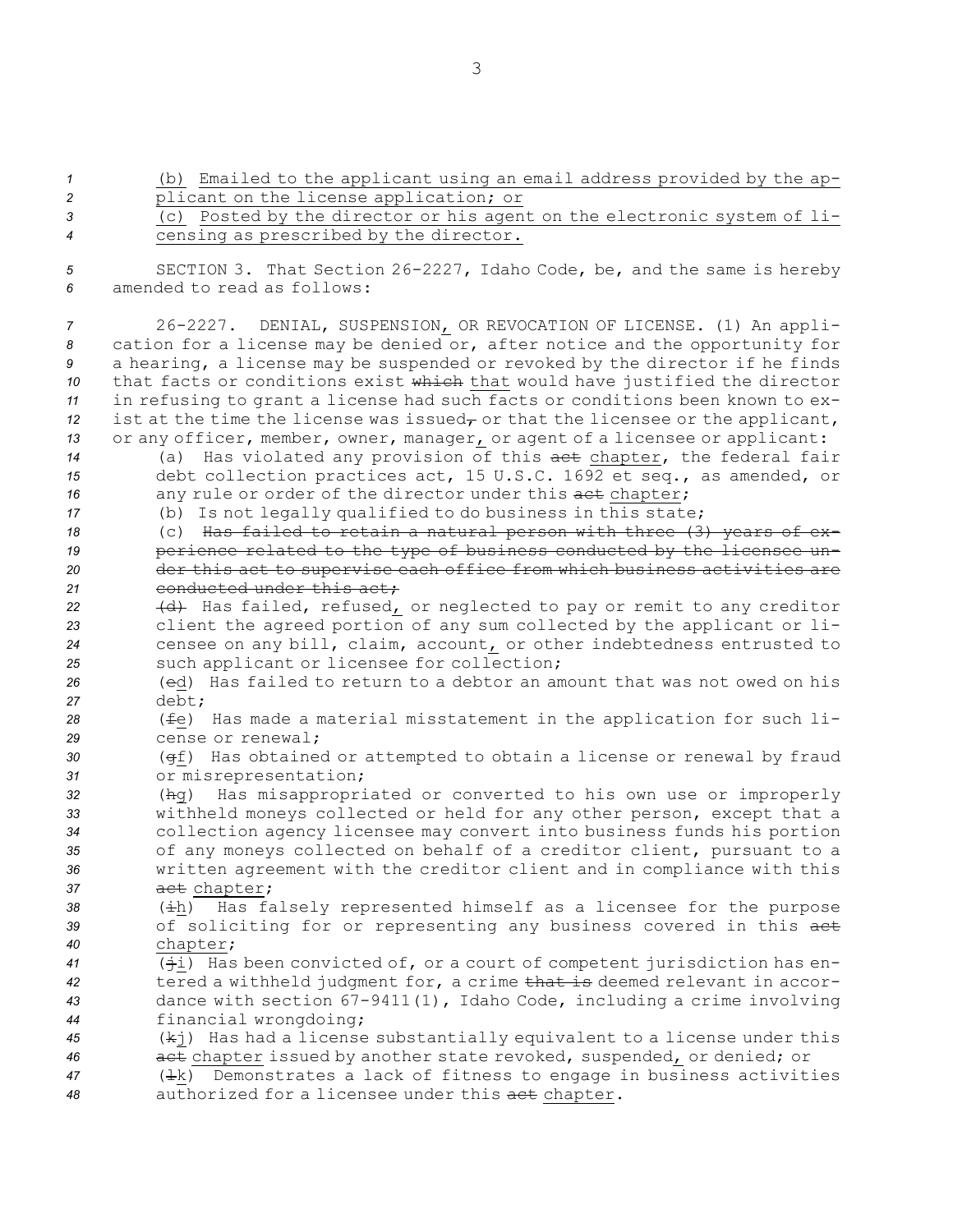(2) The director may, after notice and the opportunity for <sup>a</sup> hearing, impose upon any licensee, or person required to be licensed under this act chapter, <sup>a</sup> civil penalty of not more than five thousand dollars (\$5,000) for each violation of this act chapter.

 (3) The director may, after notice and the opportunity for <sup>a</sup> hearing, impose upon <sup>a</sup> licensee, or person required to be licensed under this act chapter, any sanction authorized by this section if the director finds that an agent of the licensee, or person required to be licensed under this act 9 chapter, has violated any provision of this aet chapter.

 (4) The director may, in his discretion and by an order issued in ac- cordance with chapter 52, title 67, Idaho Code, prohibit <sup>a</sup> licensee from us- ing an individual as an agent if the individual has violated any provision of 13 this act, chapter or any similar statute or rule of another state.

*<sup>14</sup>* (5) Any denial, suspension, or revocation of any license issued under *<sup>15</sup>* this act chapter shall be governed by chapter 52, title 67, Idaho Code.

*<sup>16</sup>* SECTION 4. That Section 26-2229A, Idaho Code, be, and the same is hereby *17* amended to read as follows:

 26-2229A. REQUIREMENT OF FAIR, OPEN, AND HONEST DEALING -- PROHIBITED PRACTICES. (1) Every licensee or person required to be licensed under this act chapter and its agents shall deal openly, fairly, and honestly without deception in the conduct of its business activities in this state under this act chapter.

*<sup>23</sup>* (2) When not inconsistent with the statutes of this state, the provi-*<sup>24</sup>* sions of the federal fair debt collection practices act, 15 U.S.C. section 25 1692 $\tau$  et seq., as amended, may be enforced by the director against collection *<sup>26</sup>* agencies licensed or required to be licensed under the provisions of this act *<sup>27</sup>* chapter.

 (3) In every instance where <sup>a</sup> collection agency licensee has <sup>a</sup> manage- rial or financial interest in <sup>a</sup> creditor client, or where <sup>a</sup> creditor client has <sup>a</sup> managerial or financial interest in <sup>a</sup> collection agency licensee, dis- closure of such interest must be made on each and every contact with <sup>a</sup> debtor in seeking to make <sup>a</sup> collection of any account, claim, or other indebtedness.

 (4) No collection agency licensee, or collection agency required to be licensed under this act chapter, or agent of such collection agency shall collect or attempt to collect any interest or other charges, fees, or ex- penses incidental to the principal obligation unless such interest or inci-dental fees, charges, or expenses:

 (a) Are expressly authorized by statute; (b) Are allowed by court ruling against the debtor; (c) Are expressly authorized by the agreement creating the debt, except as otherwise prohibited by law. Provided, however, that no person shall collect any attorney's fees or litigation costs unless such attorney's fees or litigation costs are reasonable, are for actual attorney ser- vices performed, and are limited to those costs actually incurred; (d) Have been judicially determined; 46 (de) Are provided for in a written form agreement<sub> $\tau$ </sub> that is signed by both the debtor and the licensee<sub> $\tau$ </sub> and which has the prior approval of the director with respect to the terms of the agreement and amounts of the fees, interest, charges, and expenses; or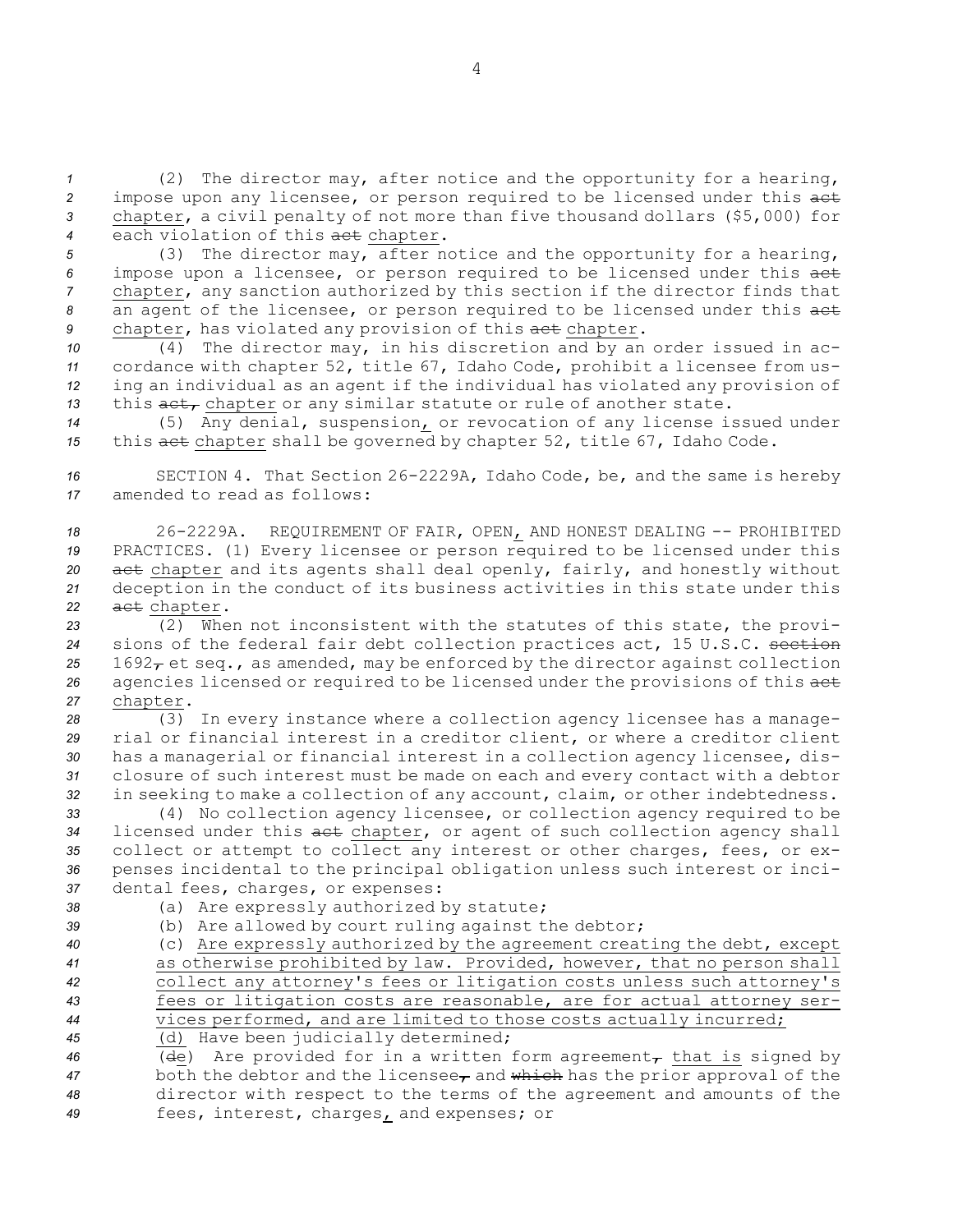(ef) Reasonably relate to the actual cost associated with processing <sup>a</sup> demand draft or other form of electronic payment on behalf of <sup>a</sup> debtor for <sup>a</sup> debt payment, provided that the debtor has preauthorized the method of payment and has been notified in advance that such payment may be made by reasonable alternative means that will not result in addi-tional charges, fees, or expenses to the debtor.

 (5) No person shall sell, distribute, or make use of solicitations, collection letters, demand forms, or other printed matter which that are 9 made similar to or resemble governmental forms or documents<sub>r</sub> or legal forms used in civil or criminal proceedings.

*<sup>11</sup>* (6) No person shall use any trade name, address, insignia, picture, em-12 blem, or any other means which that creates any impression that such person *<sup>13</sup>* is connected with or is an agency of government.

14 (7) No person licensed<sub>7</sub> or required to be licensed under this act<sub>7</sub> *<sup>15</sup>* chapter shall misappropriate, transfer, or convert to his own use or ben-16 efit<sub> $\tau$ </sub> funds belonging to or held for another person in connection with *<sup>17</sup>* business activities authorized under this act chapter.

18 (8) No credit repair organization licensed<sub>r</sub> or required to be licensed 19 under this act, chapter shall charge or receive money or other valuable con-20 sideration for the performance of any service which the credit repair organ-*<sup>21</sup>* ization has agreed to perform for any consumer before such service is fully *<sup>22</sup>* performed.

23 (9) No person licensed or required to be licensed under this act chapter *<sup>24</sup>* shall make <sup>a</sup> representation or statement of material fact, or omit to state <sup>a</sup> *<sup>25</sup>* material fact, in connection with the offer, sale, or performance of any ser-26 vice authorized under this aet chapter, if the representation, statement, or *<sup>27</sup>* omission is false or misleading or has the tendency or capacity to be mis-*<sup>28</sup>* leading.

*<sup>29</sup>* SECTION 5. That Section 26-2231, Idaho Code, be, and the same is hereby *30* amended to read as follows:

 26-2231. RENEWAL OF LICENSE -- REINSTATEMENT. (1) On or before the fifteenth day of March December 31 of each year, each licensee shall pay to the director <sup>a</sup> nonrefundable license renewal fee of one hundred dollars (\$100) and shall file with, through an electronic system of licensing as prescribed by the director, <sup>a</sup> license renewal form providing complete infor-mation as required by the director.

*<sup>37</sup>* (2) Failure to fully comply with the license renewal requirements of *<sup>38</sup>* this section by the fifteenth day of March December 31 of each year shall re-*<sup>39</sup>* sult in automatic expiration of the license as of that date.

 (3) The director may reinstate an expired license within sixty (60) days immediately following license expiration if the director finds that the applicant meets the requirements for licensure under this chapter and after submission to the director of:

| 44 | (a) A complete application for renewal;                |  |  |  |  |  |  |  |  |  |                                                                      |
|----|--------------------------------------------------------|--|--|--|--|--|--|--|--|--|----------------------------------------------------------------------|
| 45 |                                                        |  |  |  |  |  |  |  |  |  | (b) The fee required to apply for license renewal, unless previously |
| 46 | paid; and                                              |  |  |  |  |  |  |  |  |  |                                                                      |
| 47 | $(c)$ A reinstatement fee of fifty dollars $(550, 00)$ |  |  |  |  |  |  |  |  |  |                                                                      |

*461* A reinstatement fee of fifty doligis (\$20.00).